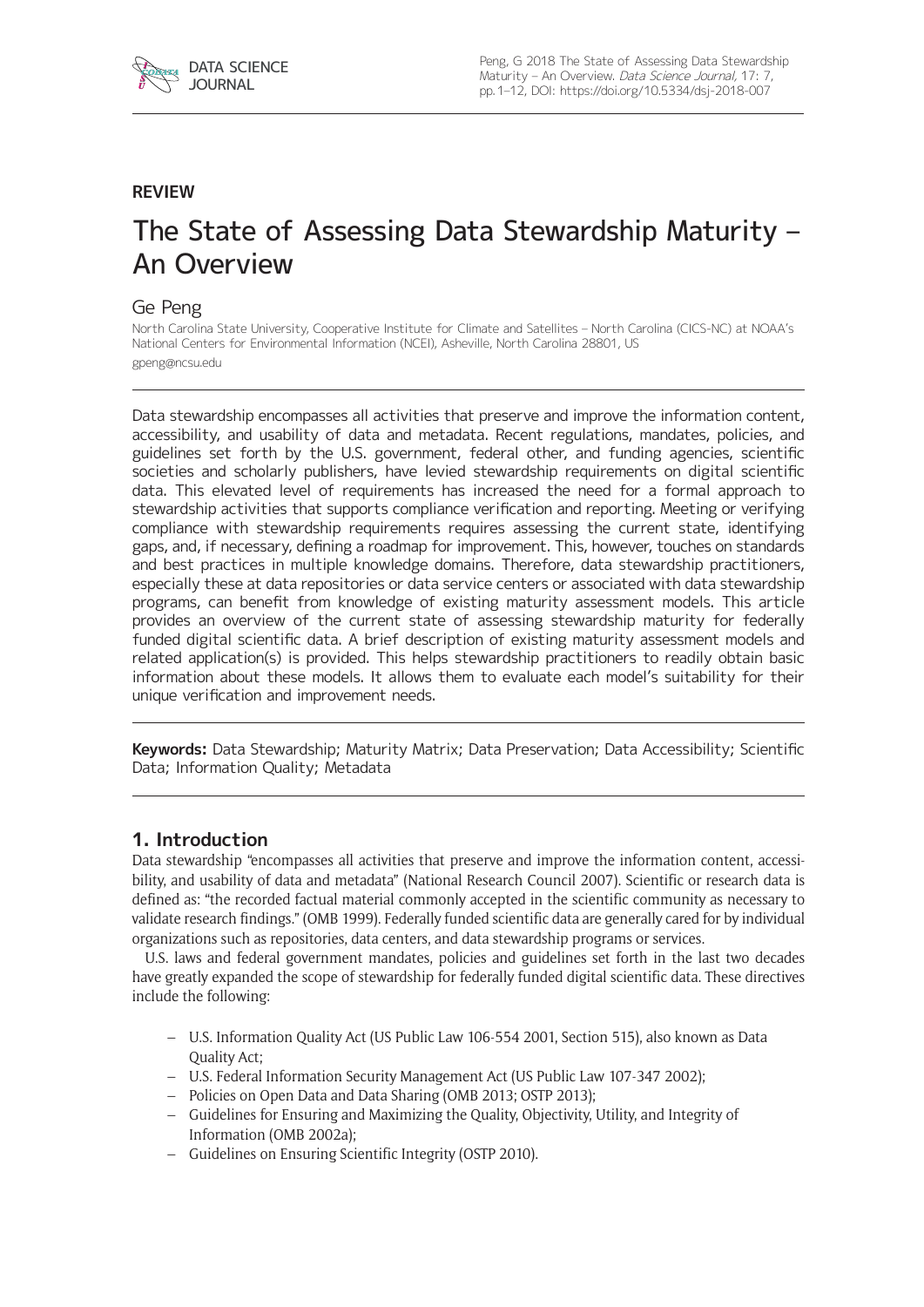In response to these governmental directives, federal and other funding agencies have issued their own policies and guidelines (e.g., NOAA 2010; see Valen and Blanchat (2015) for an overview of each federal agency's compliance with the OSTP open data policies).

Recognizing the impact and challenges of changing digital environment, the National Academy of Sciences (NAS), together with the National Academy of Engineering and the Institute of Medicine, have prompted the good stewardship of research data and called for transparency and data sharing to ensure data integrity and utility (NAS 2009). The Group on Earth Observations (GEO) has called for "full and open exchange of data, metadata and products" in its defined data sharing principles for its data collections to ensure the data are available and shared in a timely fashion (GEO Data Sharing Working Group 2014). Scientific societies and scholarly publishers, such as those involved in the Coalition on Publishing Data in the Earth and Space Sciences (COPDESS), have issued a position statement calling for data used in publications to be "available, open, discoverable, and usable" (COPDESS 2015). The World Data Service (WDS) of the interdisciplinary Body of the International Council for Science (ICSU) requires as a condition of membership that its members demonstrate their compliance with the WDS strong commitment to "open data sharing, data and service quality, and data preservation" [\(https://www.icsu-wds.org/organization](https://www.icsu-wds.org/organization); see also WDS Scientific Committee 2015). Stakeholders from academia, industry, funding agencies, and scholarly publishers have formally defined and endorsed a set of FAIR (namely, Findable, Accessible, Interoperable, Reusable) data principles for scientific data management and stewardship (Wilkinson et al. 2016).

These governmental regulations and mandates, along with principles and guidelines set forth by funding agencies, scientific organizations and societies, and scholarly publishers, have levied stewardship requirements on federally funded digital scientific data. As a result, stewardship activities are extremely critical for ensuring that data are: *scientifically sound and utilized*, *fully documented and transparent*, *well-preserved and integrated*, *and readily obtainable and usable*.

This elevated level of well-defined requirements has increased the need for a more formal approach to stewardship activities —one that supports rigorous compliance verification and reporting. Meeting or verifying compliance with stewardship requirements requires assessing the current state, identifying gaps, and, if necessary, defining a roadmap for improvement. However, such an effort requires comprehensive crossdisciplinary knowledge and expertise, which is extremely challenging for any single individual. Therefore, data stewardship practitioners can benefit from the existence of maturity models and basic information about them.

A maturity model is considered as a desired or anticipated evolution from a more ad hoc approach to a more managed process. It is usually defined in discrete stages for evaluating maturity of organizations or process (Becker, Knackstedt & Pöppelbuß 2009). A maturity model can also be developed to evaluate practices applied to individual data products (e.g., Bates and Privette 2012; Peng et al. 2015). A number of maturity models have been developed and utilized to quantifiably evaluate both stewardship processes and practices.

This article provides an overview of the current state of assessing the maturity of stewardship of digital scientific data. A list of existing or developing maturity models from various perspectives of scientific data stewardship is provided in **Table 1** with a high-level description of each model and its application(s) in Section 3. This allows stewardship practitioners to further evaluate the utility of these models for their unique stewardship maturity verification and improvement needs.

## **2. Perspectives of Scientific Data Stewardship**

**Figures 1** and **2** display different perspectives of maturity within the context of managing scientific data stewardship activities. They highlight the interconnectivity and interdependency of different levels of stewardship activities within individual organizations and different types of maturity for scientific data products through the entire data product lifecycle.

The diagram in **Figure 1** shows tiered maturity assessments from a top-down view. The top level represents an organization's processes while the lowest level represents the practices applied to individual data products of its data holdings. As indicated by the arrows in **Figure 1**, the maturity of organizational process capability can influence the maturity of portfolio management and individual data products, while the maturity of individual data products may reflect—and potentially impact—the maturity of portfolio management and organizational process capability.

The quality of a data product and its associated practices throughout its lifecycle can impact its overall quality. As the overall quality of a data product, unfortunately, tends to be dictated by the lowest quality from any stage of its entire life cycle, it is important to take a holistic approach to ensure and improve the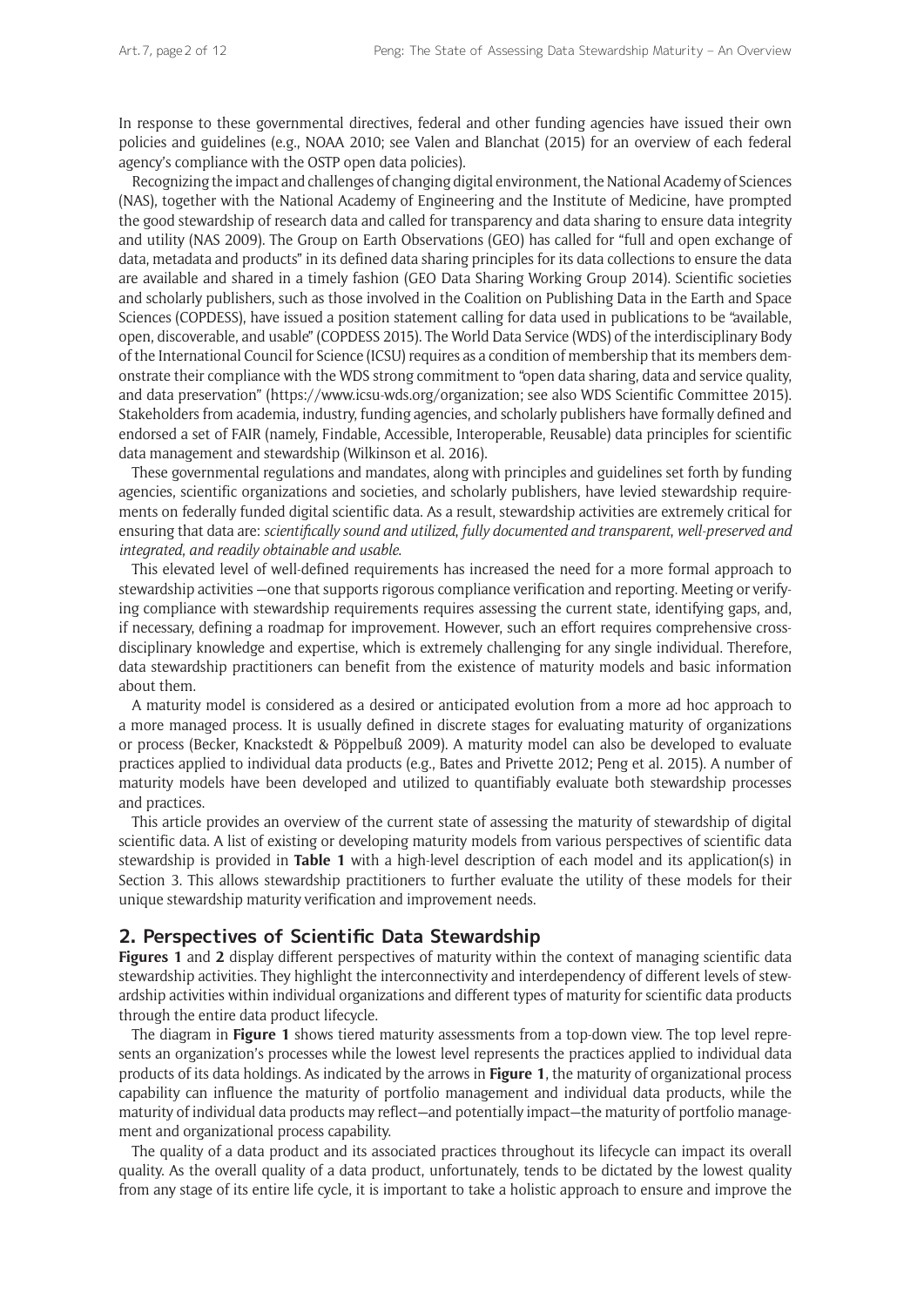|  |  | <b>Table 1:</b> A list of maturity assessment models based on various perspectives of data stewardship activities. |
|--|--|--------------------------------------------------------------------------------------------------------------------|
|  |  |                                                                                                                    |

| <b>Maturity Perspective</b>             | <b>Maturity Assessment Model and Reference Citation</b>                                                                                                |  |  |
|-----------------------------------------|--------------------------------------------------------------------------------------------------------------------------------------------------------|--|--|
| Organizational data                     | CMMI Institute's Data Management Maturity Model (CMMI 2014)                                                                                            |  |  |
| management maturity                     | Enterprise Data Management Council (EDMC) Data Management Capability<br>Assessment Model (EDMC 2015)                                                   |  |  |
| Repository data<br>management procedure | ISO standard for audit and certification of trustworthy digital repository<br>(ISO 16363 2012)                                                         |  |  |
| maturity                                | WDS-DSA-RDA core trustworthy data repository requirements<br>(Edmunds et al. 2016)                                                                     |  |  |
| Portfolio management<br>maturity        | Federal Geographic Data Committee (FGDC) lifecycle maturity assessment<br>model (Peltz-Lewis et al. 2014; FGDC 2016)                                   |  |  |
| Dataset science maturity                | Gap Analysis for Integrated Atmospheric ECV CLimate Monitoring<br>(GAIA-CLIM) measurement system maturity matrix (Thorne et al. 2015)                  |  |  |
|                                         | NOAA's Center for Satellite Applications and Research (STAR) data product<br>algorithm maturity matrix (Reed 2013; Zhou, Divakarla & Liu 2016)         |  |  |
|                                         | COordinating Earth observation data validation for RE-analysis for CLIMAte<br>ServiceS (CORE-CLIMAX) production system maturity matrix (EUMETSAT 2013) |  |  |
| Dataset product maturity                | NOAA satellite-based climate data records (CDR) product maturity matrix<br>(Bates et al. 2015)                                                         |  |  |
|                                         | CORE-CLIMAX production system maturity matrix (EUMETSAT 2013)                                                                                          |  |  |
| Dataset stewardship                     | NCEI/CICS-NC scientific data stewardship maturity matrix (Peng et al. 2015)                                                                            |  |  |
| maturity                                | CEOS Working Group on Information Systems and Services (WGISS) data<br>management and stewardship maturity matrix (WGISS DSIG 2017)                    |  |  |
| Dataset use/service maturity            | National Snow and Ice Data Center (NSIDC) level of services<br>(Duerr et al. (2009)                                                                    |  |  |
|                                         | NCEI tiered scientific data stewardship services (Peng et al. 2016a)                                                                                   |  |  |
|                                         | Global Climate Observing System (GCOS) ECV Data and Information<br><b>Access Matrix</b>                                                                |  |  |
|                                         | Global Ocean Observing System (GOOS) framework                                                                                                         |  |  |
|                                         | NCEI data monitoring and user engagement maturity matrix<br>(Arndt and Brewer 2016)                                                                    |  |  |

quality of a digital scientific data product. **Figure 2** depicts the maturity assessment from this horizontal view, adopting four dimensions of information quality defined by Ramapriyan et al. (2017): science, product, stewardship, and service. They correspond to the activities involved in the four different phases of the dataset life cycle: "1. define, develop, and validate; 2. produce, assess, and deliver (to an archive or data distributor); 3. maintain, preserve and disseminate; and 4. enable data use, provide data services and user support." (Ramapriyan et al. 2017). We adopt this categorization of information quality dimensions for general scientific data products because it better reflects the differing roles and responsibilities of entities involved in the different stages of dataset lifecycle. These distinct roles often require different domain knowledge and expertise.

**Table 1** provides a list of existing maturity assessment models, including those highlighted in **Figures 1** and **2**. Brief descriptions of these models and, where available, their applications are provided in the next section.

## **3. Maturity Models Overview**

#### **a) Organizational data management maturity**

Data management includes all activities for "planning, execution and oversight of policies, practices and projects that acquire, control, protect, deliver and enhance the value of data and information assets." (Mosely et al. 2009).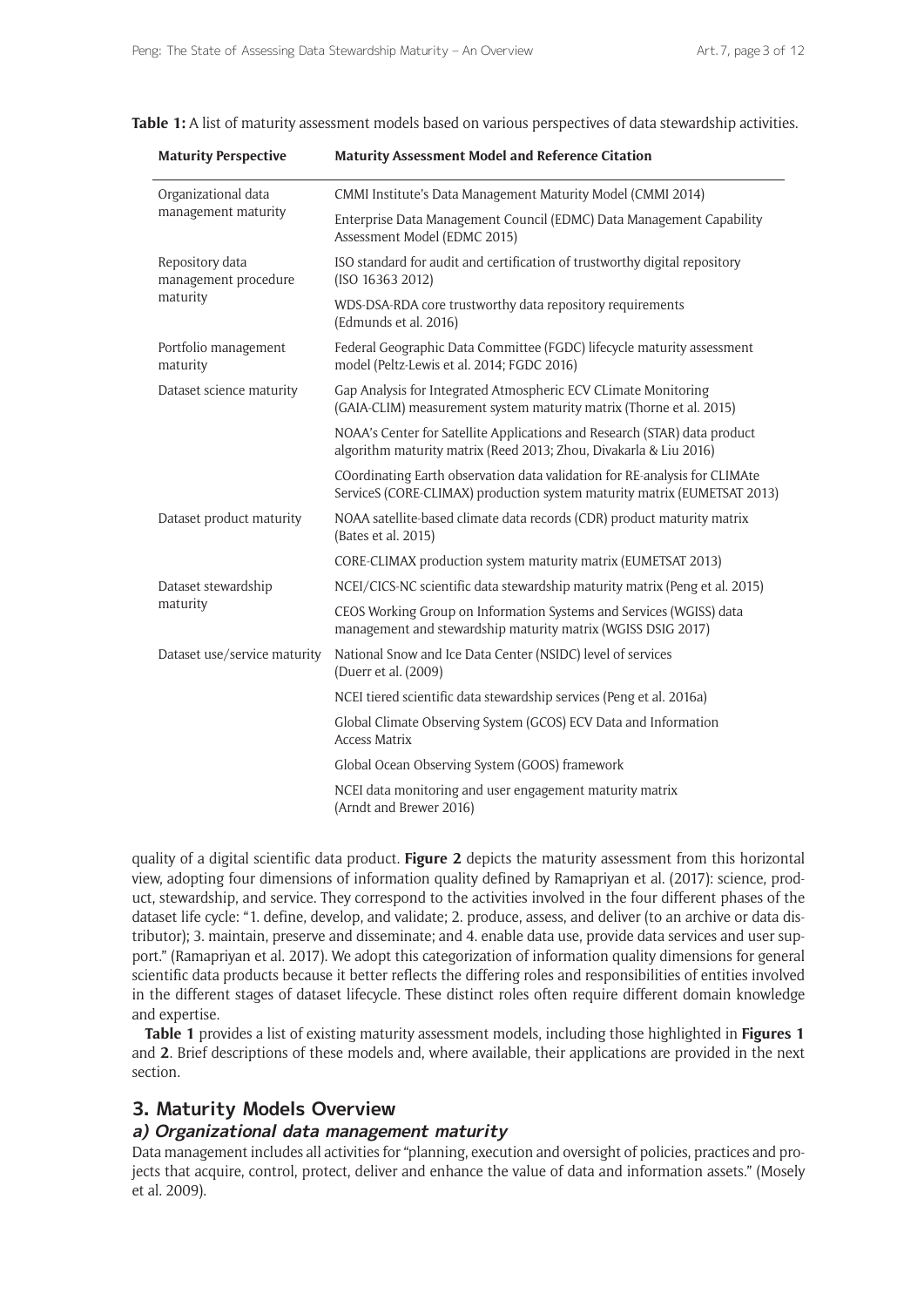

**Figure 1:** Category of tiered maturity assessment within the context of scientific data stewardship and examples of existing maturity assessment models. The arrows indicate that the maturity at the initiation point can impact that at the ending point. See Section 3 for a high-level description of each maturity assessment model listed in the diagram.



**Figure 2:** Category of data product lifecycle-stage-based maturity type and examples of existing assessment models in the form of a matrix. See Section 3 for a high-level description of each maturity assessment model listed in the diagram.

McSweeney (2013) reviewed four leading business data management maturity assessment models and concluded that there is lack of consensus about what comprises information management maturity and a lack of rigor and detailed validation to justify organization process structures. He called for a consistent approach, linked to an information lifecycle (McSweeney 2013).

Following the CMMI principles and approaches, the CMMI Institute's Data Management Maturity (DMM) Model was released in August 2014. The DMM model is designed to cover all facets of data management and provides a reference framework for organizations to evaluate capability maturity, identify gaps, and provide guidelines for improvements across a project or an entire organization (CMMI 2014). The CMMI DMM model assesses 25 data management process areas organized around the following six categories: data management strategy, data governance, data quality, data platform & architecture, data operations, and supporting processes (CMMI 2014; Mecca 2015). It has been utilized by seven different businesses (Mecca 2015) and adopted by the AGU (American Geophysical Union) data management assessment program (Stall 2016).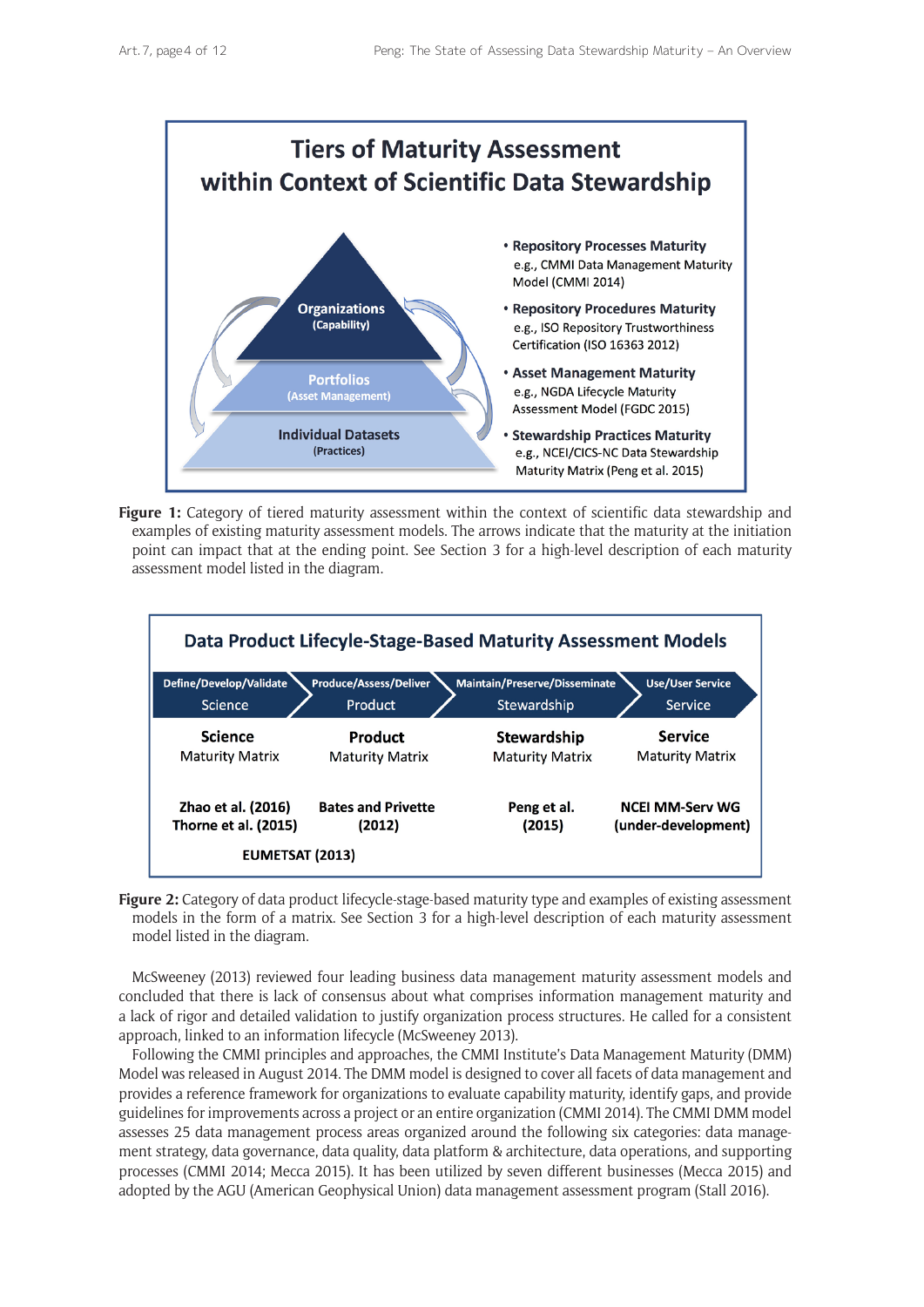The Enterprise Data Management Council (EDMC) Data Management Capability Assessment Model (DCMM) was released in July 2015 (EDMC 2015). DCMM defines a standard set of evaluation criteria for measuring data management capability and is designed to guide organizations to establish and maintain a mature data management program (EDMC 2015; Gorball 2016). A detailed description and comparison of CMMI DMM and EDMC DCMM can be found in Gorball (2016).

#### **b) Repository data management procedure maturity**

The trustworthiness of individual repositories has been the topic of study for the data management and preservation community for many years. Based on the Open Archival Information System (OAIS) reference model, ISO 16363 (2012) establishes comprehensive audit metrics for what a repository must do to be certified as a trustworthy digital repository (see also CCSDS 2012a). Three important qualities of trustworthiness are integrity, sustainability, and support for the entire range of digital repositories in three different aspects: organizational infrastructure, digital object management, and infrastructure and security risk management (ISO 16363 2012; CCSDS 2012b; Witt et al. 2012). A detailed justification for transparency is now recommended in the ISO 16363 repository trustworthiness assessment template.

Working with the Data Seal of Approval (DSA) and the Research Data Alliance (RDA), the WDS-DSA-RDA working Group developed a set of core trustworthy data repository requirements that can be utilized for certification of repositories at the core level (Edmunds et al. 2016) as a solid step towards meeting the ISO 16363 standards.

On the individual agency level, the United States Geological Survey (USGS) has adopted the WDS-DSA-RDA core trustworthy data repositories requirements and begun to evaluate and issue the "USGS Trusted Data Repository" certificate to its data centers (Faundeen, Kirk & Brown 2017). For organizations that do not wish to go through a formal audit process, utilizing this ISO assessment template and the WDS-DSA-RDA core requirements will still help them evaluate where they are and identify potential areas of improvement in their current data management and stewardship procedures.

#### **c) Portfolio management maturity**

An organization may identify and centrally manage a set of core data products because of the significance of those products in supporting the strategy or mission of the organization. For example, under OMB Circular A-16 (OMB 2002b) "Coordination of Geographic Information and Related Spatial Data Activities," the Federal Geographic Data Committee (FGDC) designed a portfolio management process for 193 geospatial datasets contained within the 16 topical National Spatial Data Infrastructure themes (FGDC 2016). Theses 193 datasets "are designated as National Geospatial Data Assets (NGDA) because of their significance in implementing to the missions of multiple levels of government, partners and stakeholders" (Peltz-Lewis et al. 2014). The first NGDA lifecycle maturity assessment (LMA) model was developed and utilized to baseline the maturity of the NGDA datasets (FGDC 2015). The LMA model assesses the maturity in seven lifecycle stages of data portfolio management: define, inventory & evaluate, obtain, access, maintain, use & evaluate, and archive (FGDC 2016). The assessments were mostly carried out by data managers and summarized with improvement recommendations for future LMA assessment to support portfolio management process in FGDC (2016). LMA assessment reports of NGDA dataset are available online at: [https://www.fgdc.gov/ngda](https://www.fgdc.gov/ngda-reports/NGDA_Datasets.html)[reports/NGDA\\_Datasets.html](https://www.fgdc.gov/ngda-reports/NGDA_Datasets.html) and maturity levels can be reviewed via an online tool at: [https://dashboard.](https://dashboard.geoplatform.gov) [geoplatform.gov](https://dashboard.geoplatform.gov) (user login may be required).

A similar approach can be adapted to product portfolio management. For example, by focusing on the user requirements and impacts, NOAA's National Centers for Environmental Information (NCEI) developed product prioritization process and associated metrics to support an organization-wide product portfolio management process (Privette et al. 2017).

This portfolio management should be a part of an organizational data strategy that "ensures that the organization gets the most value from data and has a plan to prioritize data feeds and adapt the strategy to meet unanticipated needs in the future." (Nelson, 2017). Data strategy needs to be complimentary to and aligned with organizational strategy. Nelson (2017) provides a set of key components for defining data strategy.

### **d) Data product lifecycle-stages-based maturity assessment models**

Ensuring and improving data and metadata quality is an end-to-end process through the entire lifecycle of data products. They are shared responsibilities of all product key players and stakeholders (Peng et al. 2016a). As mentioned above, information quality is multi-dimensional and can be defined based on data product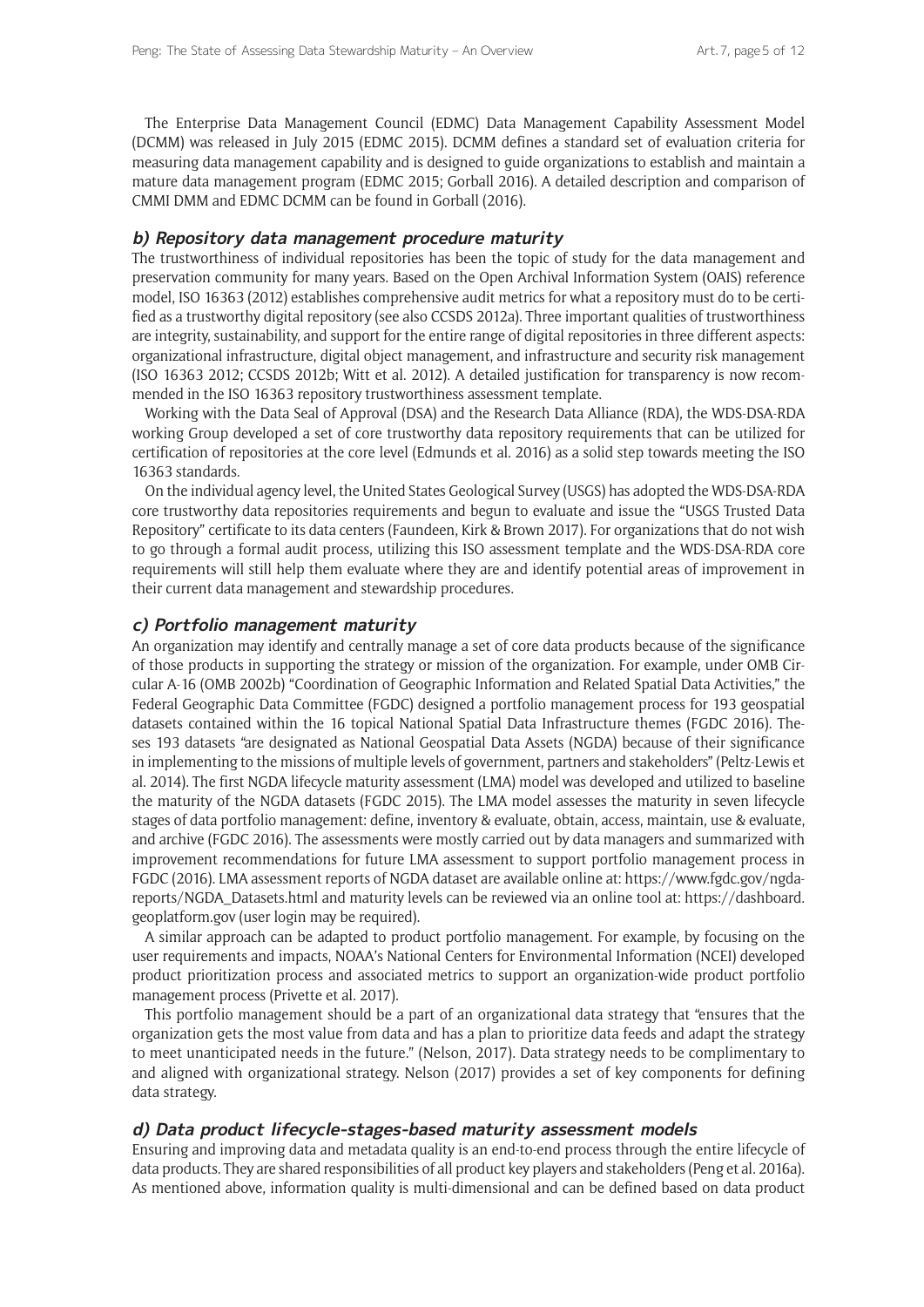lifecycle stages (e.g., Ramapriyan et al. 2017). Therefore, defining maturity assessment models for different phases of data products may reflect better the different roles and knowledge required for assessments.

#### i) Science Maturity Matrix (Define/Develop/Validate)

The scientific quality of data products is closely tied to the maturity of observing systems, product algorithms and production systems. Under the Gap Analysis for Integrated Atmospheric ECV CLimate Monitoring (GAIA-CLIM) project, a measurement system maturity matrix has been developed (Thorne et al. 2015). The measurement systems are categorized as: comprehensive observing networks, baseline networks, and reference networks, based on the observing quality and spatial density (Thorne et al. 2015). This matrix aims to assess the capability maturity of the measurement systems in the following areas: metadata, documentation, uncertainty characterization, public access, feedback, and update, usage, sustainability, and software (optional). The GAIA-CLIM Measurements System Maturity Matrix has been utilized by the GAIA-CLIM project to assess the geographical capabilities in the areas of data and metadata for Essential Climate Variables (ECVs) (Madonna et al. 2016a, 2016b).

The maturity metric of algorithms measures the scientific quality of developing data products and helps establish the credibility of the data products. A data product algorithm maturity matrix (referred to as MM-Algo) has been developed by NOAA's Center for Satellite Applications and Research (STAR) and applied to 68 products from S-NPP (National Polar-orbiting Partnership)/JPSS (Joint Polar Satellite System) as a measure of the readiness of the data product for operational use (Zhou, Divakarla & Liu 2016). The MM-Algo defines five stages of maturity levels for a data product in the areas of validation, documentation, and utility of the product: beta, provisional, validated (Stages 1, 2, and 3) (Reed 2013).

The S-NPP/JPSS Cal/Val program has developed a readiness review process. Information on S-NPP/JPSS data product algorithm maturity including the timeline and associated calibration/validation findings is available at: <https://www.star.nesdis.noaa.gov/jpss/AlgorithmMaturity.php>.

#### ii) Product Maturity Matrix (Produce/Assess/Deliver)

The use of a maturity matrix approach for individual Earth Science data products was pioneered by Bates and Privette (2012). Bates and Privette (2012) described a product maturity matrix (referred to as MM-Prod) developed by NOAA for satellite-based climate data records (CDRs). CDR MM-Prod provides a framework for evaluating the readiness and completeness of CDR products in six levels in the following six categories: software readiness, metadata, documentation, product validation, public access, and utility. It has been applied to about 35 NOAA CDRs (Bates et al. 2015). The assessments are performed mostly by the CDR data producers during the research-to-operations (R2O) transition process, and are reviewed by NCEI CDR R2O transition managers. (The MM-Prod scoreboard for each CDR can be found at [https://www.ncdc.noaa.gov/cdr.](https://www.ncdc.noaa.gov/cdr))

Because the standards defined in CDR MM-Prod, such as data format, are mostly defined for and implemented by NOAA's satellite climate data records program, CDR MM-Prod may need to be generalized for a broader application to digital environmental data products.

A CDR production system maturity matrix, which originated from the CDR MM-Prod but was adapted for the CDR production system, has been developed under the COordinating Earth observation data validation for RE-analysis for CLIMAte ServiceS (CORE-CLIMAX) project (EUMETSAT 2013). The CORE-CLIMAX production system maturity matrix assesses whether the CDR can be sustainable in the following six categories: software readiness, metadata, user documentation, uncertainty characterization, public access/ feedback/update, and usage. It has been applied to about 40 EU data records of ECV, including satellite, in situ and re-analysis data products (EUMETSAT 2015). It is utilized by the Sustained, Coordinated Processing of Environmental Satellite Data for Climate Monitoring (SCOPE-CM) project of the World Meteorological Organization (WMO) to monitor development processes (Schulz et al. 2015). The CORE-CLIMAX production maturity matrix is the first maturity model that dedicates an entire category to data uncertainty. To some extent, it measures production process quality control capability, as well some aspects of science and product maturity.

#### iii) Data Stewardship Maturity Matrix (Maintain/Preserve/Disseminate)

A scientific Data Stewardship Maturity Matrix (DSMM, referred to as MM-Stew) was developed jointly by NCEI and the Cooperative Institute for Climate and Satellites – North Carolina (CICS-NC), leveraging institutional knowledge and community best practices and standards (Peng et al. 2015). MM-Stew takes an approach similar to Bates and Privette (2012), but with a different scale structure. MM-Stew defines measurable, five-level progressive stewardship practices for nine key components: preservability, accessibility,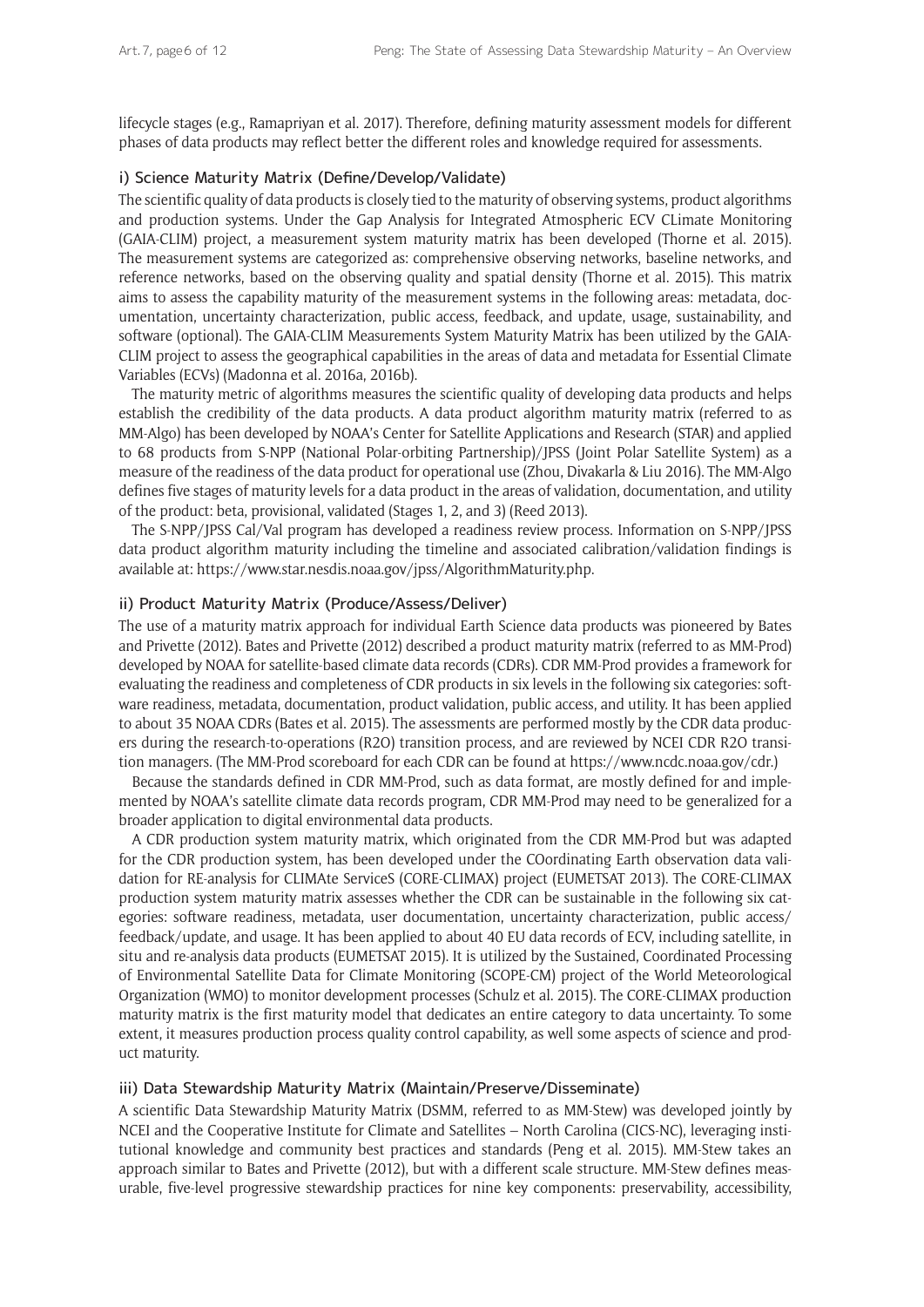usability, production sustainability, data quality assurance, data quality control/monitoring, data quality assessment, transparency/traceability, and data integrity (Peng et al. 2015).

Over 700 + Earth Science data products were assessed utilizing MM-Stew, with most of the work done manually by NOAA OneStop Metadata Content Editors as a part of the OneStop-ready process (e.g., Ritchey et al. 2016, Hou et al. 2015; Peng et al. 2016b). The OneStop Metadata team, working with the NOAA Metadata Working Group, has developed a workflow and best practices to implement MM-Stew assessment ratings into ISO 19115 collection-level metadata records (Ritchey et al. 2016; Peng et al. 2017). These MM-Stew ratings are integrated into the OneStop data portal and used for discovery and search relevancy ranking. The ISO collection-level metadata records are integrated into NOAA and other catalog services. The detailed justifications for each of the OneStop-ready data products are captured in a data stewardship maturity report (DSMR). A tool has been developed by the OneStop project to systematically generate draft DSMRs with a consistent layout for both figures and DSMR (Zinn et al. 2017). An example of a citable DSMR can be found in Lemieux, Peng & Scott (2017). Both persistent and citable DSMRs and ISO collection-level metadata records can then be readily integrated into or linked by other systems and tools, for example, to be used for improved transparency and enhanced data discoverability. (Links to the MM-Stew related resources including examples of use case studies and ISO metadata record can be found in Peng (2017)). This quantitative and content-rich quality information may be used in decision-making process to support data asset management (e.g., Austin and Peng 2015).

The MM-Stew is designed for digital environmental data products that are extendable and publicly available. This may limit its usage for certain types of data products in specific key components. For example, the Production Sustainability component of MM-Stew may not be useful for data products from one-off research cruises because they are not extendable.

Utilizing the MM-Stew, the Data Stewardship Interest Group (DSIG) under the Committee on Earth Observation Satellites (CEOS) Working Group on Information Systems and Services, led by the European Space Agency, has started to develop a harmonized DSMM (Albani 2016). This harmonized DSMM is based on CEOS data management principles and preservation principles and is intended to be utilized in the Earth observation domain (Maggio 2017). Version 1 of the WGISS data management and stewardship maturity matrix has just been released to the global Earth observation community (WGISS DSIG 2018).

#### iv) Data Use/Services Maturity Matrix (Use/Services)

Unlike product services in business sector, which are quite mature, the scope of digital scientific data use/services is still evolving. In its levels of services, the National Snow and Ice Data Center (NSIDC) defined a variety of services that can be provided for a data product and described factors that could affect the amount of work required for each individual dataset in six categories: Archival, Metadata, Documentation, Distribution, USO (User Support Office) Infrastructure, and USO Support (Duerr et al. 2009). This list of services levels is designed to provide mechanisms for assessing and providing quantitative guidance on how much effort is required to provide the level of services that is needed for the data product in its current state.

In its tiered scientific data stewardship services, NCEI defined six levels of stewardship services that could be provided for individual data products (see Figure 4 in Peng et al. 2016a). Level 1 stewardship service preserves datasets and provides basic search and access capability for the datasets. With increased levels of stewardship services, more capabilities in scientific quality improvement, enhanced access, and reprocessing are provided, resulting in authoritative records status in Level 5 and providing national and international leadership in Level 6.

The Global Climate Observing System (GCOS) ECV Data and Information Access Matrix provides data and information access to the WMO GCOS ECVs (e.g., [https://www.ncdc.noaa.gov/gosic/gcos-essential-climate](https://www.ncdc.noaa.gov/gosic/gcos-essential-climate-variable-ecv-data-access-matrix)[variable-ecv-data-access-matrix](https://www.ncdc.noaa.gov/gosic/gcos-essential-climate-variable-ecv-data-access-matrix)). The Global Ocean Observing System (GOOS) defines three maturity levels of the observing systems in the following three aspects: requirements processes, coordination of observations elements, and data management and information products. The three maturity levels are: concept, pilot, and mature. System performance is evaluated and tracked based on a series of metrics, including implementation, performance, data delivery, and impact metrics. More information on the GOOS framework can be found at: [http://goosocean.org/index.php?option=com\\_content&view=article&id=125&Itemid=113.](http://goosocean.org/index.php?option=com_content&view=article&id=125&Itemid=113)

A use/service maturity matrix for individual digital environmental data products is under development by the NCEI Service Maturity Matrix Working Group, in collaboration with the Data Stewardship Committee of Earth Science Information Partners (ESIP). The preliminary maturity levels for data monitoring and user engagement have been shared with the ESIP community for community-wide feedback (Arndt and Brewer 2016).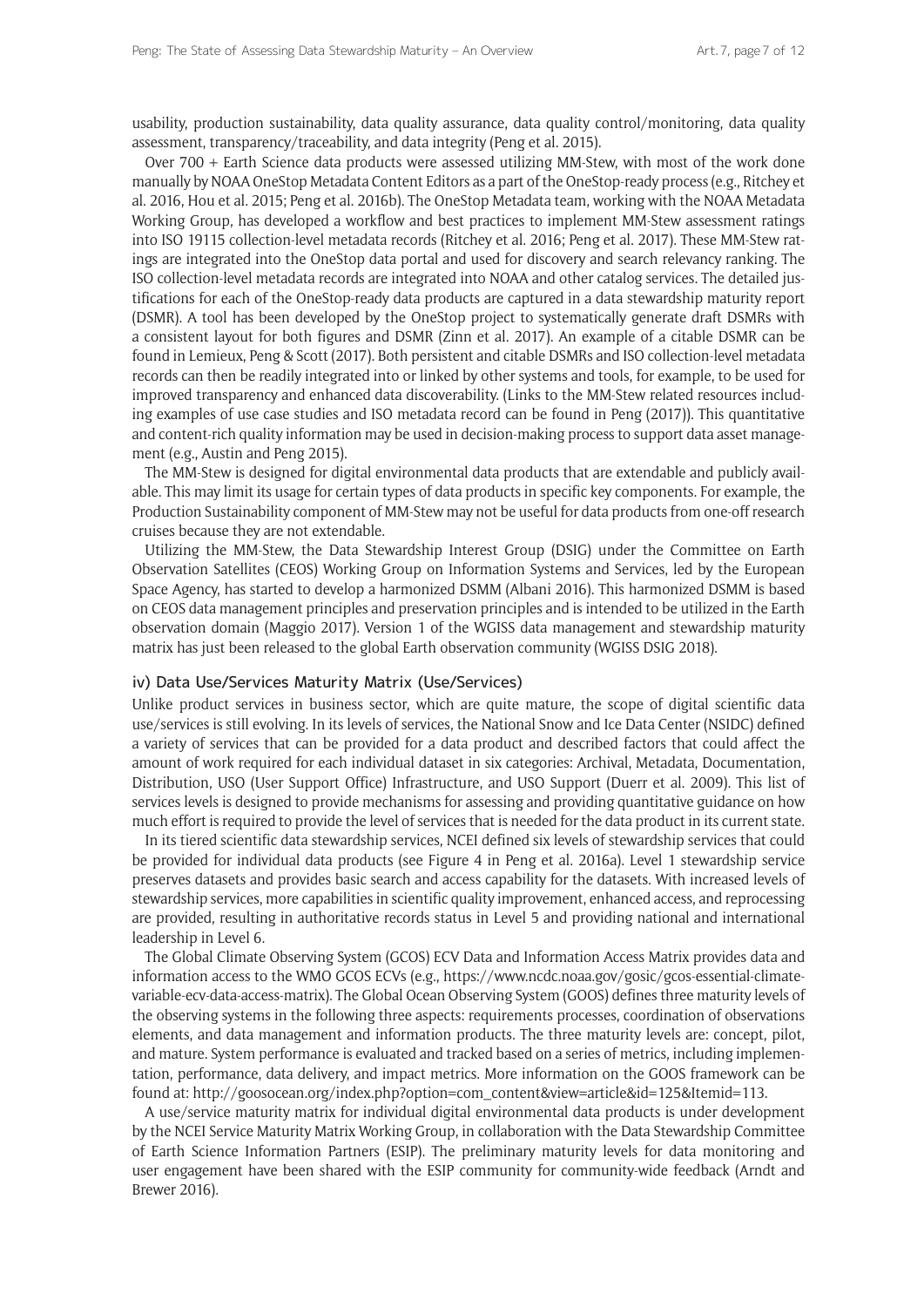# **4. Summary**

Recent U.S. laws and federal government mandates and policies, along with recommendations and guidelines set forth by federal and other funding agencies, scientific organizations and societies, and scholarly publishers, have levied stewardship requirements on federally funded digital scientific data. This elevated level of requirements has increased the need for a more formal approach to stewardship activities in order to support rigorous compliance verification and reporting. To help data stewardship practitioners, especially these at data centers or associated with data stewardship programs, this article provides an overview of the current state of assessing the maturity of stewardship of digital scientific data. A brief description of the existing maturity assessment models and their applications is provided. It aims at enabling data stewardship practitioners to further evaluate the utility of these models for their unique verification and improvement needs.

Generally speaking, one could utilize:

- the CMMI DMM model if the focus is on assessing and improving organizational processes or capabilities;
- the ISO 16363 model if the focus is on assessing and improving organizational infrastructure or procedures;
- the data product lifecycle-stage-based maturity models if the focus is on assessing and improving practices applied to individual data products.

Any organization can benefit from using a holistic approach to assess and improve the effectiveness of managing its data stewardship activities. Doing so will help ensure that processes are well-defined and procedures are well-implemented using the community best practices.

Given the multi-dimensional and incremental stages of these maturity models, they are not only practical in assessing the current state, identifying potential gaps, and defining a roadmap forward to a desired level of maturity from a certain stewardship perspective. They also offer the flexibility of allowing organizations or stewardship practitioners to define their own process capability requirements or data product maturity levels with a progressive, iterated improvement process or to tailor these models to a particular organizational process area, such as data quality management; or a particular practice applied to individual data products, such as verifying data integrity.

Increased application of these maturity assessment models will help demonstrate their utility and improve their own maturity. This is also beneficial in establishing the need for, and developing a community consensus on, best capturing and integrating quality descriptive information consistently in metadata records or in citable documents for both machine and human end-users. Doing so helps ensure that quality information about federally funded digital data products are findable and integrable, which in turn helps ensure that the data products are preserved for long-term use.

# **Disclaimer**

The description of maturity assessment models in this article is for information only. It does not claim to be comprehensive. Any entity (person, project, program, or institution) is encouraged to do its due diligence and make the use decision based on its own unique needs. Any opinions or recommendations expressed in this article are those of the author and do not necessarily reflect the views of NOAA, NCEI, or CICS-NC.

# **Acknowledgements**

Ge Peng is partially supported by NOAA's National Centers for Environmental Information (NCEI) under Cooperative Agreement NA14NES432003. Travel support for community engagement and feedback related to this work was provided by the NOAA OneStop Program and the Reference Environmental Data Records Program. Lorri Peltz-Lewis, Jörg Schulz, John J. Bates, Lihang Zhou, John Faundeen, Ruth Duerr, Richard Kauffold, Brian Newport, and M. Scott Koger have provided useful information. Communications with them, Hampapuram Ramapriyan, Jeffrey L. Privette, Curt Tilmes, and Sky Bristol are beneficial. Tom Maycock provided beneficial comment on the layout of Figure 1 and reviewed the paper. Brian Newport has painstakingly verified and updated all URLs in the references. Ge Peng thanks the management of CICS-NC and NCEI's Center for Weather and Climate and Data Stewardship Division for their continuing encouragement and support. She also thanks the Data Stewardship Committee and Information Quality Cluster of the Earth Science Information Partners (ESIP) for their continuing interest. Comments and suggestions from Data Science Journal anonymous reviewers are beneficial in improve the readability of the paper.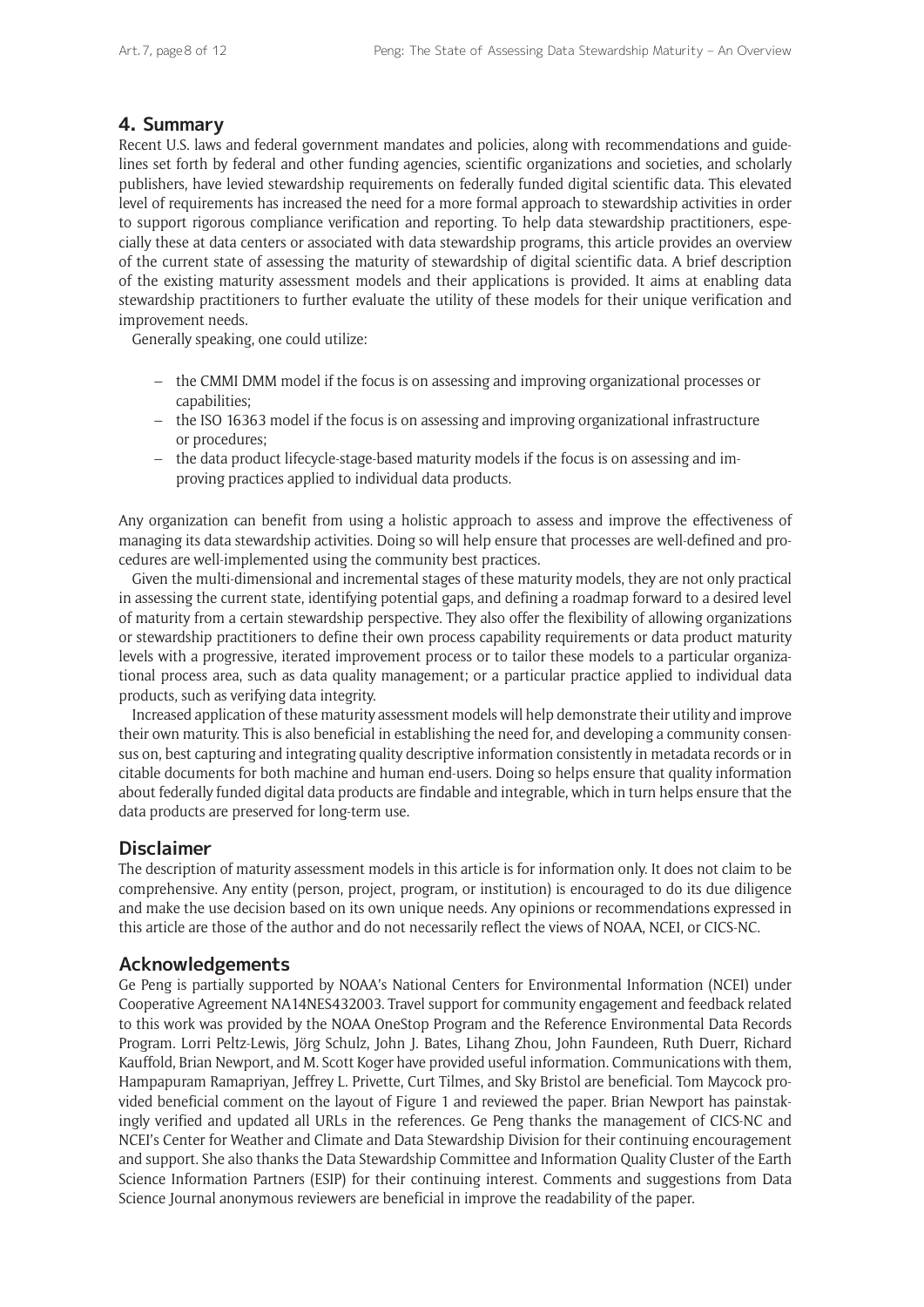# **Competing Interests**

The author has no competing interests to declare.

## **Author Information**

**Dr. Ge Peng** is a Research Scholar at the Cooperative Institute for Climate and Satellite-North Carolina (CICS-NC) of North Carolina State University, which is co-located with the NOAA's National Centers for Environmental Information (NCEI). Dr. Peng holds a Ph. D. in meteorology and is experienced in assessing and monitoring the quality of Earth Science data products. She has extensive knowledge of digital data management and experience in working with metadata specialists and software developers. She is currently leading the effort on development of NOAA sea ice climate normal products and application of the NCEI/CICS-NC Scientific Data Stewardship Maturity Matrix. Dr. Peng has also been coordinating the development of an NCEI data use/service maturity matrix under the NCEI Use/Service Maturity Matrix Working Group. She is an active member of Earth Science Information Partners (ESIP) – a member of its Data Stewardship Committee and co-chair of Information Quality Cluster, where she leads the effort in defining roles and formalizing responsibilities of major product key players and stakeholders for ensuring data quality and improving usability, in collaboration with NCEI.

## **References**

- **Albani, M** 2016 ESA EO data stewardship maturity matrix. *41th CEOS Working Group on Information Systems and Services (WGISS) Meeting*. Canberra, AUS. 14–18 March 2016. [Available online at: [http://](http://ceos.org/meetings/wgiss-41) [ceos.org/meetings/wgiss-41\]](http://ceos.org/meetings/wgiss-41).
- **Arndt, D S** and **Brewer, M** 2016 Assessing service maturity through end user engagement and climate monitoring. *2016 ESIP summer meeting*. 19–22 July 2016. Durham, NC, USA. [Available online at: [http://](http://commons.esipfed.org/sites/default/files/Arndt_Brewer_ESIP_Service_Maturity.pdf ) [commons.esipfed.org/sites/default/files/Arndt\\_Brewer\\_ESIP\\_Service\\_Maturity.pdf](http://commons.esipfed.org/sites/default/files/Arndt_Brewer_ESIP_Service_Maturity.pdf )].
- **Austin, M** and **Peng, G** 2015 A prototype for content-rich decision-making support in NOAA using data as an asset. Abstract #IN21A-1676. *AGU Fall Meeting 2015*. 14–18 December 2015. San Francisco, CA, USA.
- **Bates, J J** and **Privette, J L** 2012 A maturity model for assessing the completeness of climate data records. *EOS*, 93(44): 441. Trans. American Geophysical Union. DOI:<https://doi.org/10.1029/2012EO440006>
- **Bates, J J, Privette, J L, Kearns, E, Glance, W G** and **Zhao, X P** 2015 Sustained production of multidecadal climate data records – Lessons from the NOAA Climate Data Record Program. *Bull*. *Meteor*. *Soc*. DOI: <https://doi.org/10.1175/BAMS-D-15-00015.1>
- **Becker, J, Knackstedt, R** and **Pöppelbuß, J** 2009 Developing maturity models for IT management A procedure model and its application. *Business & Information Systems Engineering*, 3: 213–222. DOI: [https://](https://doi.org/10.1007/s12599-009-0044-5) [doi.org/10.1007/s12599-009-0044-5](https://doi.org/10.1007/s12599-009-0044-5)
- **CCSDS** 2012a Reference Model for an Open Archival Information System (OAIS), Recommended Practices, Issue 2. Version: CCSDS 650.0-M-2. 135 [Available online at: [https://public.ccsds.org/pubs/650x0m2.pdf\]](https://public.ccsds.org/pubs/650x0m2.pdf).
- **CCSDS** 2012b Audit and certification of trustworthy digital repositories Recommended Practices. Version: CCSDS 652.0-M-1. 77. [Available online at:<https://public.ccsds.org/pubs/652x0m1.pdf>].
- **CMMI** 2014 Data Management Maturity Model. *CMMI Institute*, 248. Version: 1.0 August 2014. Accessed: 7 July 2017.
- **COPDESS** 2015 Statement of commitment from Earth and Space Science publishers and data facilities. Version. January 14. [Available online at: [http://www.copdess.org/statement-of-commitment/\]](http://www.copdess.org/statement-of-commitment/).
- **Duerr, R, Leon, A, Miller, D** and **Scott, D J** 2009 Level of services. *National Snow and Ice Data Center*. Version: v2 7/31/2009. [Available online at: [https://nsidc.org/sites/nsidc.org/files/files/NSIDCLevel](https://nsidc.org/sites/nsidc.org/files/files/NSIDCLevelsOfService-V2_0a(2).pdf)[sOfService-V2\\_0a\(2\).pdf](https://nsidc.org/sites/nsidc.org/files/files/NSIDCLevelsOfService-V2_0a(2).pdf)].
- **EDMC (The Enterprise Data Management Council)** 2015 Data Management Capability Assessment Model. Version: v1.0. July 2015.
- **Edmunds, R, L'Hours, H, Rickards, L, Trilsbeek, P** and **Vardigan, M** 2016 Core Trustworthy Data Repository Requirements. [Available online at: [https://zenodo.org/record/168411-.WV\\_NQBPyuSN\]](https://zenodo.org/record/168411-.WV_NQBPyuSN). DOI: <https://doi.org/10.5281/zenodo.168411>
- **EUMETSAT** 2013 CORE-CLIMAX Climate Data Record Assessment Instruction Manual. Version: 2. 25 November 2013. [The latest version is available online at: [http://www.sat.ltu.se/members/viju/publica](http://www.sat.ltu.se/members/viju/publication/core-clim/Core-Climax_System_Maturity_Matrix_Instruction_Manual.pdf)[tion/core-clim/Core-Climax\\_System\\_Maturity\\_Matrix\\_Instruction\\_Manual.pdf\]](http://www.sat.ltu.se/members/viju/publication/core-clim/Core-Climax_System_Maturity_Matrix_Instruction_Manual.pdf).
- **EUMETSAT** 2015 CORE-CLIMAX European ECV CDR Capacity Assessment Report. Version: v1. 26 July 2015.
- **Faundeen, J, Kirk, K** and **Brown, C** 2017 Certifying Trusted Digital Repositories: USGS Use Case. *2017 ESIP Summer Meeting*. 25–28 July 2017. Bloomington, IN, USA.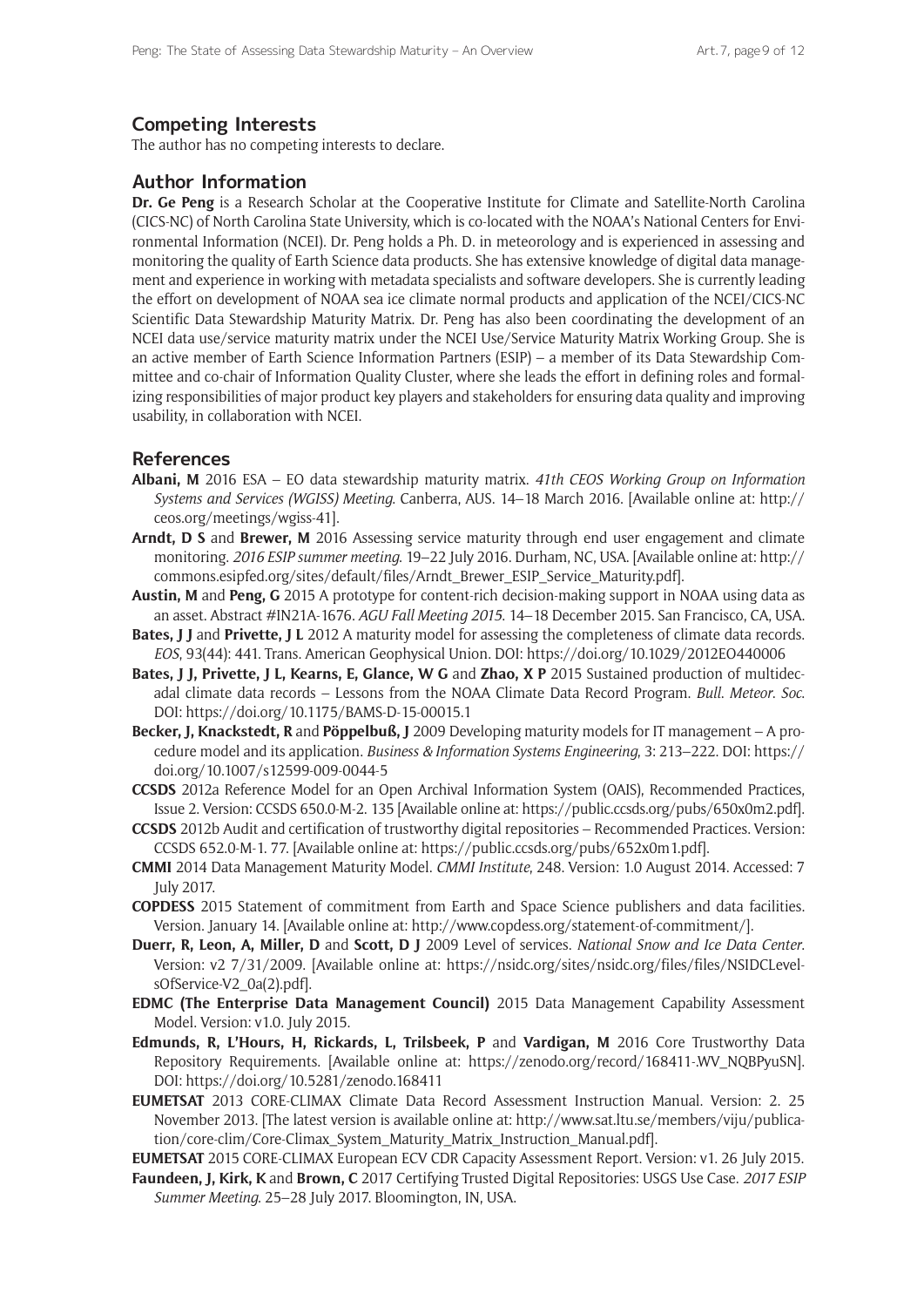- **FGDC** 2015 National Geospatial Dataset Asset Management Plan Lifecycle Maturity Assessment Tool. [Available online at: [https://cms.geoplatform.gov/sites/default/files/a16themeleads/ActiveDocu](https://cms.geoplatform.gov/sites/default/files/a16themeleads/ActiveDocuments/1_NGDA_BaselineAssessment_01_IntroAndAssessment_FINAL.pdf)[ments/1\\_NGDA\\_BaselineAssessment\\_01\\_IntroAndAssessment\\_FINAL.pdf](https://cms.geoplatform.gov/sites/default/files/a16themeleads/ActiveDocuments/1_NGDA_BaselineAssessment_01_IntroAndAssessment_FINAL.pdf)].
- **FGDC** 2016 National Geospatial Data Asset Lifecycle Maturity Assessment 2015 Report Analysis and Recommendations. Version. 8 December 2016. 93.
- **GEO Data Sharing Working Group** 2014 GEOSS Data Sharing Principles Post 2015. Version. March 10. [Available online at: [http://www.earthobservations.org/documents/dswg/10\\_GEOSS%20Data%20](http://www.earthobservations.org/documents/dswg/10_GEOSS%20Data%20Sharing%20Principles%20post%202015.pdf) [Sharing%20Principles%20post%202015.pdf\]](http://www.earthobservations.org/documents/dswg/10_GEOSS%20Data%20Sharing%20Principles%20post%202015.pdf).
- **Gorball, J** 2016 Introduction to Data Management Maturity Models. *Slideshare*. Version. 28 July 2016. [Available online at: [https://www.slideshare.net/Kingland\\_Systems/introduction-to-data-management-matu](https://www.slideshare.net/Kingland_Systems/introduction-to-data-management-maturity-models)[rity-models](https://www.slideshare.net/Kingland_Systems/introduction-to-data-management-maturity-models)].
- **Hou, C-Y, Mayernik, M, Peng, G, Duerr, R** and **Rosati, A** 2015 Assessing information quality: Use cases for the data stewardship maturity matrix. Abstract #IN21A-1675. *AGU 2015 Fall Meeting*. 14–18 December 2015. San Francisco, CA, USA.
- **ISO 16363** 2012 Space data and information transfer systems Audit and certification of trustworthy digital repositories. Version. ISO 16363:2012. Geneva, Switzerland.
- **Lemieux, P, Peng, G** and **Scott, D J** 2017 Data Stewardship Maturity Report for NOAA Climate Data Record (CDR) of Passive Microwave Sea Ice Concentration. Version 2. *figshare*.
- **Madonna, F, Thorne, P, Rosoldi, M, Tramutola, E, Buschmann, M** and **DeMaziere, M** 2016a Report on data capabilities by ECV and by system of systems layer for ECVs measurable from space. *GAIA-CLIM Deliverable D1*.*6*. Version. 7 September 2016. [Available online at: [http://www.gaia-clim.eu/system/](http://www.gaia-clim.eu/system/files/workpkg_files/D1.6%20Report%20on%20data%20capabilities%20by%20ECV%20and%20by%20systems%20of%20systems%20layer.pdf) [files/workpkg\\_files/D1.6%20Report%20on%20data%20capabilities%20by%20ECV%20and%20](http://www.gaia-clim.eu/system/files/workpkg_files/D1.6%20Report%20on%20data%20capabilities%20by%20ECV%20and%20by%20systems%20of%20systems%20layer.pdf) [by%20systems%20of%20systems%20layer.pdf\]](http://www.gaia-clim.eu/system/files/workpkg_files/D1.6%20Report%20on%20data%20capabilities%20by%20ECV%20and%20by%20systems%20of%20systems%20layer.pdf).
- **Madonna, F, Tramutola, E, Rosoldi, M, Thorne, P, Meier, A** and **Rannat, K** 2016b Report on the collection of metadata from existing network and on the proposed protocol for a common metadata format. *GAIA-CLIM Deliverable D1*.*7*. Version. 14 September 2016. [Available online at: [http://www.gaia-clim.](http://www.gaia-clim.eu/system/files/workpkg_files/D1.7%20Report%20on%20the%20collection%20of%20metadata%20from%20existing%20network.pdf) [eu/system/files/workpkg\\_files/D1.7%20Report%20on%20the%20collection%20of%20metadata%20](http://www.gaia-clim.eu/system/files/workpkg_files/D1.7%20Report%20on%20the%20collection%20of%20metadata%20from%20existing%20network.pdf) [from%20existing%20network.pdf](http://www.gaia-clim.eu/system/files/workpkg_files/D1.7%20Report%20on%20the%20collection%20of%20metadata%20from%20existing%20network.pdf)].
- **Maggio, I** 2017 DMP IG as a Maturity Matrix. *44th CEOS WGISS meeting*. 03–06 April. Annapolis, MD, USA. [Available online at: [http://ceos.org/meetings/wgiss-43\]](http://ceos.org/meetings/wgiss-43).
- **McSweeney, A** 2013 Review of data management maturity models. Version. 23 October 2013. *Slideshare*. [Available online at: [https://www.slideshare.net/alanmcsweeney/review-of-data-management-maturity](https://www.slideshare.net/alanmcsweeney/review-of-data-management-maturity-models)[models](https://www.slideshare.net/alanmcsweeney/review-of-data-management-maturity-models)].
- **Mecca, M** 2015 CMMI Data management maturity model ecosystem and deep dive. Version. April 21. [Available online at: <https://damapdx.org/docs/dama/Apr2015MelanieMecca.pdf>].
- **Mosely, M, Brackett, M, Early, S** and **Henderson, D** (Eds.) 2009 *The Data Management Body of Knowledge (DAMA-DMBOK Guide)*, 406. Bradley Beach, NJ, USA: Technics Publications, LLC. 2<sup>nd</sup> Print Edition.
- **NAS (National Academy of Sciences)** 2009 Ensuring the Integrity, Accessibility, and Stewardship of Research Data in the Digital Age. *National Academies Press*, 178. DOI: <https://doi.org/10.17226/12615>
- **National Research Council** 2007 Environmental data management at NOAA: Archiving, stewardship, and access. 130. *The National Academies Press*. Washington, D.C. DOI: <https://doi.org/10.17226/12017> [Available online at:<https://www.nap.edu/catalog/12017.html>].
- **Nelson, G S** 2017 Developing Your Data Strategy: A practical guide. Paper 0830-2017. ThotWave Technologies, Chapel Hill, NC. [Available online at: [http://support.sas.com/resources/papers/proceed](http://support.sas.com/resources/papers/proceedings17/0830-2017.pdf )[ings17/0830-2017.pdf](http://support.sas.com/resources/papers/proceedings17/0830-2017.pdf )].
- **NOAA (National Oceanic and Atmospheric Administration)** 2010 NOAA Administrative Order 212-15 – Management of environmental and geospatial data. 4. [Available online at: [http://www.corporateser](http://www.corporateservices.noaa.gov/ames/administrative_orders/chapter_212/212-15.pdf)[vices.noaa.gov/ames/administrative\\_orders/chapter\\_212/212-15.pdf](http://www.corporateservices.noaa.gov/ames/administrative_orders/chapter_212/212-15.pdf)].
- **OMB** 1999 Uniform Administrative Requirements for Grants and Agreements with Institutions of Higher Education, Hospitals, and Other Non-Profit Organizations. *OMB Circular A-110*. [Available online at: [https://www.whitehouse.gov/sites/whitehouse.gov/files/omb/circulars/A110/2cfr215-0.pdf\]](https://www.whitehouse.gov/sites/whitehouse.gov/files/omb/circulars/A110/2cfr215-0.pdf).
- **OMB** 2002a Guidelines for Ensuring and Maximizing the Quality, Objectivity, Utility, and Integrity of Information Disseminated by Federal Agencies. *Federal Register*, 67(36). OMB Notice February 22. [Available online at: [https://obamawhitehouse.archives.gov/omb/fedreg\\_final\\_information\\_quality\\_guidelines\]](https://obamawhitehouse.archives.gov/omb/fedreg_final_information_quality_guidelines).
- **OMB** 2002b Coordination of Geographic Information and Related Spatial Data Activities. *OMB Circular A-16*. Revised. [Available online at: [https://www.whitehouse.gov/omb/circulars\]](https://www.whitehouse.gov/omb/circulars).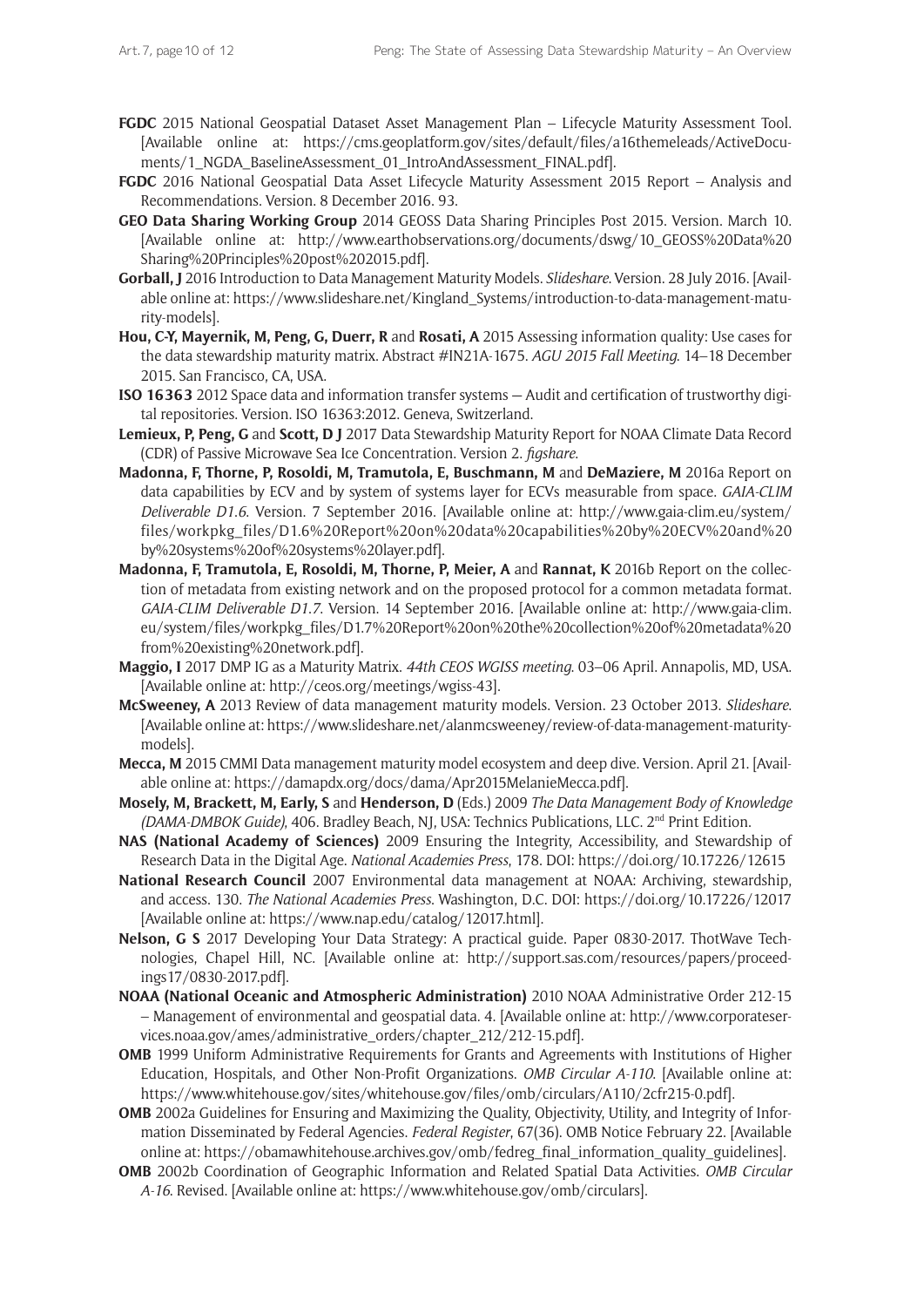- **OMB** 2013 Open Data Policy Managing Information as an Asset. Version: OMB Memorandum May 9. [Available online at: [https://obamawhitehouse.archives.gov/sites/default/files/omb/](https://obamawhitehouse.archives.gov/sites/default/files/omb/memoranda/2013/m-13-13.pdf) [memoranda/2013/m-13-13.pdf](https://obamawhitehouse.archives.gov/sites/default/files/omb/memoranda/2013/m-13-13.pdf)].
- **OSTP** 2010 Scientific integrity. [Available online at: [https://obamawhitehouse.archives.gov/sites/default/](https://obamawhitehouse.archives.gov/sites/default/files/microsites/ostp/scientific-integrity-memo-12172010.pdf) [files/microsites/ostp/scientific-integrity-memo-12172010.pdf\]](https://obamawhitehouse.archives.gov/sites/default/files/microsites/ostp/scientific-integrity-memo-12172010.pdf).
- **OSTP** 2013 Increasing access to the results of federally funded scientific research. Version: OSTP Memorandum. February 22. [Available online at: [https://obamawhitehouse.archives.gov/sites/default/files/](https://obamawhitehouse.archives.gov/sites/default/files/microsites/ostp/ostp_public_access_memo_2013.pdf) [microsites/ostp/ostp\\_public\\_access\\_memo\\_2013.pdf\]](https://obamawhitehouse.archives.gov/sites/default/files/microsites/ostp/ostp_public_access_memo_2013.pdf).
- **Peltz-Lewis, L A, Blake-Coleman, W, Johnston, J** and **DeLoatch, I B** 2014 National Geospatial Data Asset Lifecycle Baseline Maturity Assessment for the Federal Geographic Data Committee. Abstract IN13A-3635, *AGU 2014 Fall Meeting*, 15–19. December 2014. San Francisco, CA, USA.
- **Peng, G** 2017 Getting to know and to use the NCEI/CICS-NC data stewardship maturity matrix (DSMM). *Figshare*. Version. August 25. DOI:<https://doi.org/10.6084/m9.figshare.5346343>
- **Peng, G, Lawrimore, J, Toner, V, Lief, C, Baldwin, R, Ritchey, N A, Brinegar, D** and **Delgreco, S A** 2016b Assessing Stewardship Maturity of the Global Historical Climatology Network-Monthly (GHCN-M) Dataset: Use Case Study and Lessons Learned. *D*.*-Lib Magazine*, 22. DOI: [https://doi.org/10.1045/novem](https://doi.org/10.1045/november2016-peng)[ber2016-peng](https://doi.org/10.1045/november2016-peng)
- **Peng, G, Privette, J L, Kearns, E J, Ritchey, N A** and **Ansari, A** 2015 A unified framework for measuring stewardship practices applied to digital environmental datasets. *Data Science Journal*, 13. DOI: [https://](https://doi.org/10.2481/dsj.14-049) [doi.org/10.2481/dsj.14-049](https://doi.org/10.2481/dsj.14-049)
- **Peng, G, Ritchey, N A, Casey, K S, Kearns, E J, Privette, J L, Saunders, D, Jones, P, Maycock, T** and **Ansari, S** 2016a Scientific stewardship in the Open Data and Big Data era — Roles and responsibilities of stewards and other major product stakeholders. *D*.*-Lib Magazine*, 22. DOI: [https://doi.org/10.1045/](https://doi.org/10.1045/may2016-gepeng) [may2016-gepeng](https://doi.org/10.1045/may2016-gepeng)
- **Peng, G, Ritchey, N, Milan, A, Zinn, S, Casey, K S, Neufeld, D, Lemieux, P, Ionin, R, Partee, R, Collins, D, Shapiro, J, Rosenberg, A, Jaensch, T** and **Jones, P** 2017 Towards Consistent and Citable Data Quality Descriptive Information for End-Users. 2017 DataOne Annual Meeting. *figshare*. DOI: [https://doi.](https://doi.org/10.6084/m9.figshare.5336191) [org/10.6084/m9.figshare.5336191](https://doi.org/10.6084/m9.figshare.5336191)
- **Privette, J L, Cramer, B, Ellingson, G, Ellingson, L, Hutchins, C, McPherson, T** and **Wunder, D** 2017 Evolving NOAA's Climate Data Portfolio in Response to Validated Sectoral Needs. *AMS 97th Annual Meeting*. 22–26 January 2017. Seattle, WA, USA.
- **Ramapriyan, H K, Peng, G, Moroni, D** and **Shie, C L** 2017 Ensuring and Improving Information Quality for Earth Science Data and Products. *D*.*-Lib Magazine*, 23. DOI: [https://doi.org/10.1045/july2017](https://doi.org/10.1045/july2017-ramapriyan) [ramapriyan](https://doi.org/10.1045/july2017-ramapriyan)
- **Reed, B** 2013 Status of Operational Suomi NPP Algorithms. *The first Community Satellite Processing Package Use Group Meeting*. 21–23 May 2013. Madison, WI, USA. [Available online at: [http://www.ssec.wisc.edu/](http://www.ssec.wisc.edu/meetings/cspp/2013/presentations/Reed-OperationalSNPPAlgorithmsStatus.pdf) [meetings/cspp/2013/presentations/Reed-OperationalSNPPAlgorithmsStatus.pdf](http://www.ssec.wisc.edu/meetings/cspp/2013/presentations/Reed-OperationalSNPPAlgorithmsStatus.pdf)].
- **Ritchey, N A, Peng, G, Jones, P, Milan, A, Lemieux, P, Partee, R, Lonin, R** and **Casey, K A** 2016 Practical Application of the Data Stewardship Maturity Model for NOAA's OneStop Project. Abstract #IN43D-08. *2016 AGU Fall Meeting*. 12–16 December 2016. San Francisco, CA, USA.
- **Schulz, J** and **14 others** 2015 System maturity assessment. Copernicus Workshop on Climate Observation Requirements. *ECMWF*. Reading, 29 June–2 July 2015.
- **Stall, S** 2016 AGU's Data Management Maturity Model. *SciDataCon 2016*. 11–13 September. Denver, CO, USA.
- **Thorne, P, Schulz, J, Tan, D, Ingleby, B, Madaoona, F, Pappalardo, G** and **Oakley, T** 2015 GAIA-CLIM Measurement Maturity Matrix Guidance: Gap Analysis for Integrated Atmospheric ECV Climate Monitoring: Report on system of systems approach adopted and rationale. Version. 27 Nov 2015. [Available online at: [http://www.gaia-clim.eu/system/files/workpkg\\_files/640276\\_Report%20on%20system%20](http://www.gaia-clim.eu/system/files/workpkg_files/640276_Report%20on%20system%20of%20systems%20approach%20adopted%20and%20rationale.pdf) [of%20systems%20approach%20adopted%20and%20rationale.pdf\]](http://www.gaia-clim.eu/system/files/workpkg_files/640276_Report%20on%20system%20of%20systems%20approach%20adopted%20and%20rationale.pdf).
- **US Public Law 106-554** 2001 Information Quality Act. *Publ*. *L*. *106–554*, 101. [Available online at: [http://](http://www.gpo.gov/fdsys/pkg/PLAW-106publ554/html/PLAW-106publ554.htm) [www.gpo.gov/fdsys/pkg/PLAW-106publ554/html/PLAW-106publ554.htm](http://www.gpo.gov/fdsys/pkg/PLAW-106publ554/html/PLAW-106publ554.htm)].
- **US Public Law 107-347** 2002 Federal Information Security Management Act. *Pub*.*L*. *107–347*. [Available online at: <http://www.gpo.gov/fdsys/pkg/PLAW-107publ347/html/PLAW-107publ347.htm>].
- **Valen, D** and **Blanchat, K** 2015 Overview of OSTP Responses. *figshare*. Access date: March 5. DOI: [https://](https://doi.org/10.6084/m9.figshare.1367165) [doi.org/10.6084/m9.figshare.1367165](https://doi.org/10.6084/m9.figshare.1367165)